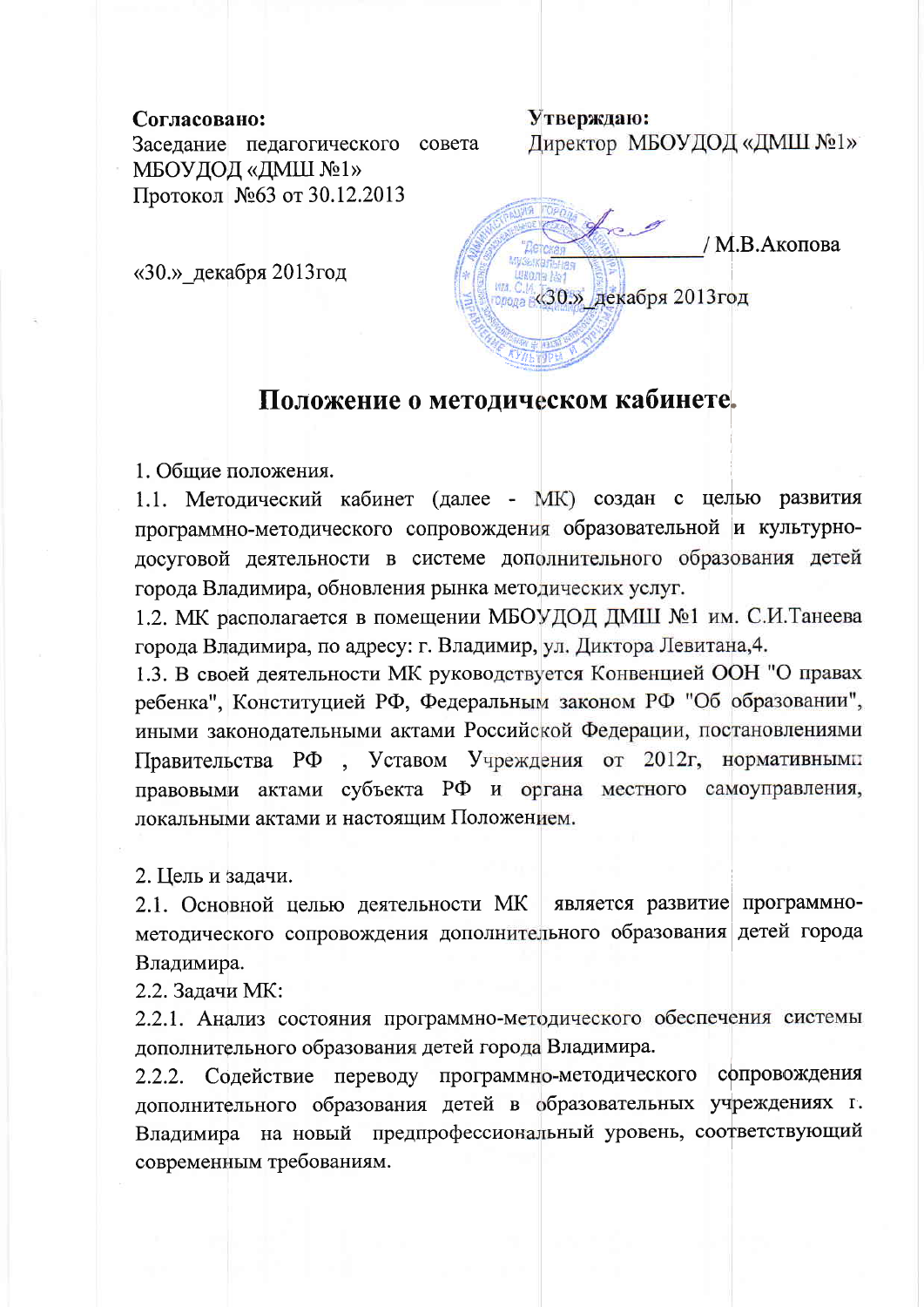2.2.3. Обобщение и распространение многопланового опыта программнометодической работы, накопленного в городской системе дополнительного образования детей города Владимира.

## 3. Craryc MK.

МК существует на базе МБОУДОД ДМШ №1 и является частью единой городской методической системы, сопровождающей функционирование и детей. МК функционирует развитие дополнительного образования методического потенциала ведущих специалистов использованием городского, областного, регионального, федерального и международного уровней.

## 4. Содержание деятельности МК.

Исходная основа деятельности МК - программно-методические разработки, образовательные программы, методические разработки, банк программ. Впоследствии информационный банк данных городского программнокабинета пополнится программно-методическими методического материалами других образовательных учреждений России. Банк данных ГМК будет изначально доступен для пользования всем заинтересованным специалистам, работающим в системе дополнительного образования детей Владимира и российских регионов.

Содержание деятельности МК реализуется через его основные функции.

К числу функций МК относятся:

4.1. Аналитическая:

4.1.1. Анализ и систематизация информации о состоянии программнометодического обеспечения системы дополнительного образования детей города Владимира.

4.1.2. Создание базы данных о кадровом составе и творческом потенциале методического корпуса учреждений дополнительного образования города Владимира.

программно-методической  $4.1.3.$ Формирование банка утвержденной продукции, реализуемой в городской системе дополнительного образования детей города Владимира.

4.2. Научно-методическая:

 $4.2.1.$ Создание технологий разработки разных типов программ экспериментальной культурно-досуговых, программ (образовательных, работы), а также разных видов методической продукции (методических разработок, рекомендаций, пособий и др.).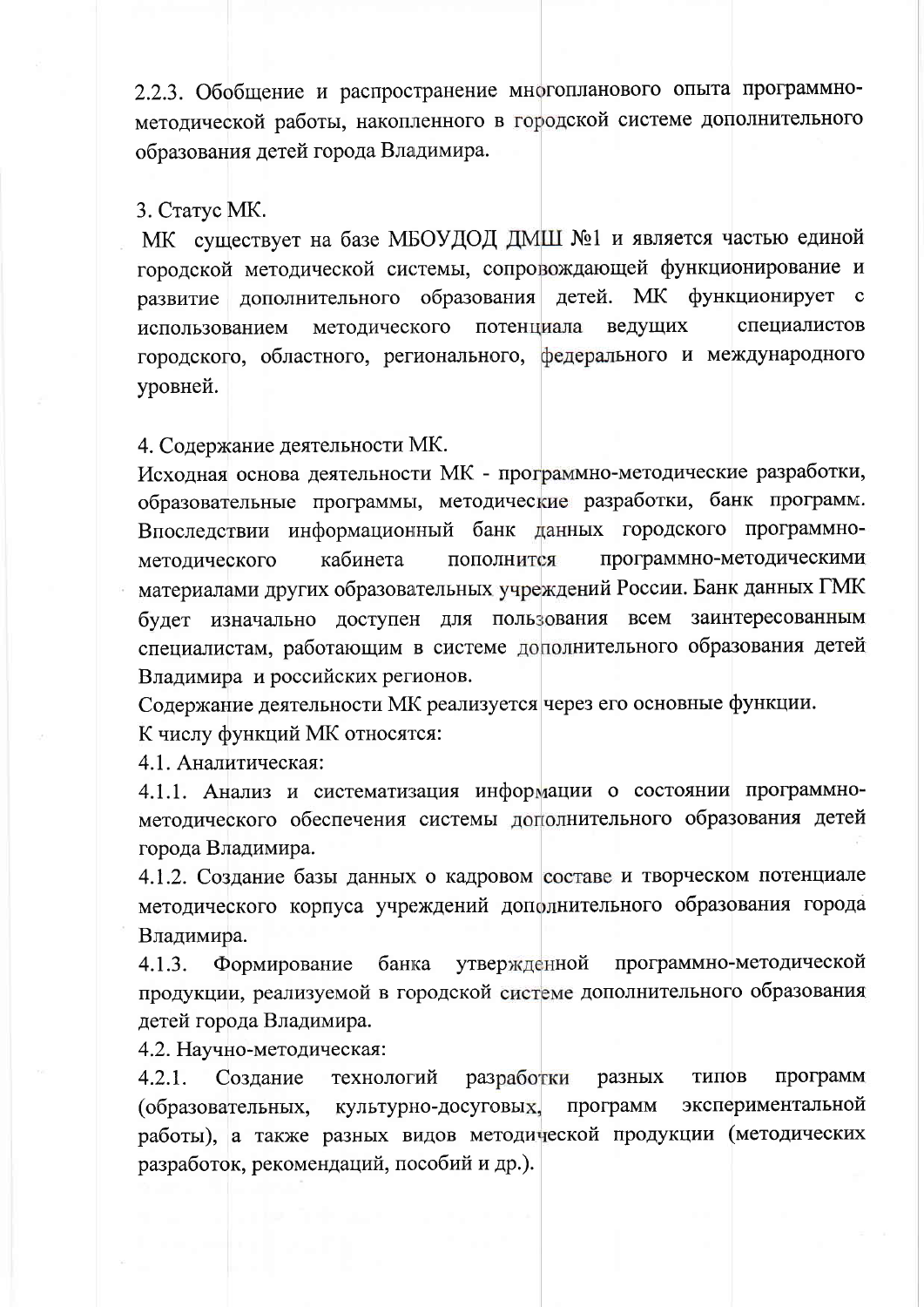программ разного типа и вида с 4.2.2. Координирование разработок комплектами методических приложений.

4.2.3. Разработка общих и частных методик образовательной и культурнодосуговой деятельности, обучающих технологий.

 $4.2.4.$ Подготовка программно-методической продукции,  $\bf K$ изданию обеспечивающей приоритетных направлений развития реализацию содержания дополнительного образования детей города Владимира.

4.3. Консалтинговая:

 $43.1.$ практической помощи сотрудникам образовательных Оказание учреждений по вопросам пользования фондами городского методического кабинета.

4.4.2. Организация методических и дидактических выставок, семинаров, круглых столов по вопросам методической работы в сфере дополнительного образования детей города Владимира.

4.4.3. Пропаганда педагогических достижений (через организацию мастерклассов, педагогических мастерских, творческих семинаров).

5. Организация и управление, структура и штаты.

приказом директора 5.1. Заведующий МК назначается на должность с учетом соответствующих должностных требований к учреждения образованию и стажу работы.

5.2 Заведующий МК

- планирует, организует и контролирует работу сотрудников МК, отвечает за качество и эффективность работы в рамках своей компетенции;

- ведет документацию в соответствии с направлениями деятельности МК, его функциями и номенклатурой дел;

- представляет интересы МК в рамках своей компетенции в других организациях и учреждениях;

- подготавливает и согласовывает в рамках своей компетенции договоры о организациями деятельности заинтересованными  $\mathbf{M}$ совместной  $\mathbf C$ физическими лицами;

- согласовывает с директором учреждения планирование и обеспечивает в рамках своей компетенции развитие материально-технической базы МК, контролирует и оценивает эффективность ее использования.

5.4. Состав МК определяется штатным расписанием учреждения, которое утверждается директором МБОУДОД ДМШ №1 им. С.И.Танеева.

5.5. Функциональные обязанности сотрудников МК определяются с учетом МK, перед содержания  $ero$ деятельности, задач, поставленных  $\mathbf{c}$